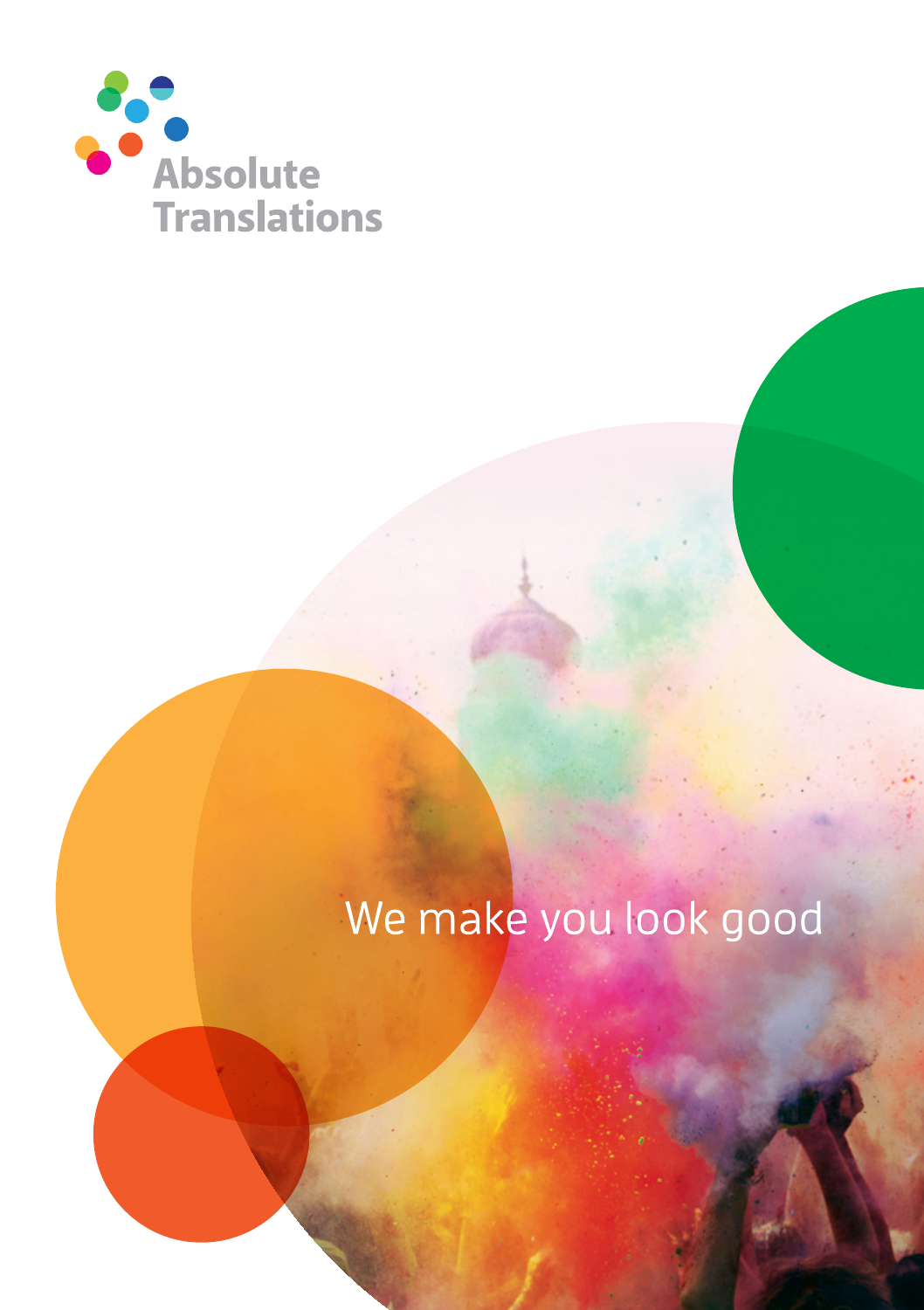# About us

### **Who we are**

We are Absolute Translations, a bunch of experienced and motivated professionals who help you cross boundaries, open doors, and – why not – even conquer the world.

**How?** With tailored advice, a passion for languages and a broad cultural knowledge.

We're boutique, flexible and creative, and we have an amazing track record in delivering quality work.

We tackle even the largest of jobs thanks to the technology we use and our translation teams worldwide.

## **How we work**

We love technology! We work with memoQ Adriatic, an enterprise translation management system that gives us the edge we need to compete in this highly competitive market.

memoQ Adriatic runs on a dedicated server and speeds up translation by allowing multiple translators and reviewers to work on projects simultaneously.

It also integrates a Customer Portal where you can manage your translation requests, approve quotes, track the status of a translation and download files when complete.

## **What we do**

We work in specialised technical, legal and corporate translation, artistic transcreation and audiovisual production for a wide range of sectors and services.

If you are in TV/radio, marketing/advertising, IT/software development, science/biotech, engineering or the agribusiness, read on. We have what you need.

For live events, like a meeting with your guests from China, we offer interpreting services in almost any language. Our team abroad can also assist you during trade missions, conferences or any other type of event.

## **Who you will work with**

Experienced and motivated professionals!

We handpick our linguists based on native language, qualifications and specialty fields and we assign them to our clients based on expertise and corporate needs. You will work with a team of professionals that will be 'your' dedicated team.

What our clients value the most from working with Absolute Translations is that we offer them 'peace of mind'. We have a peer review system in place that monitors and controls, and that ultimately ensures the highest quality.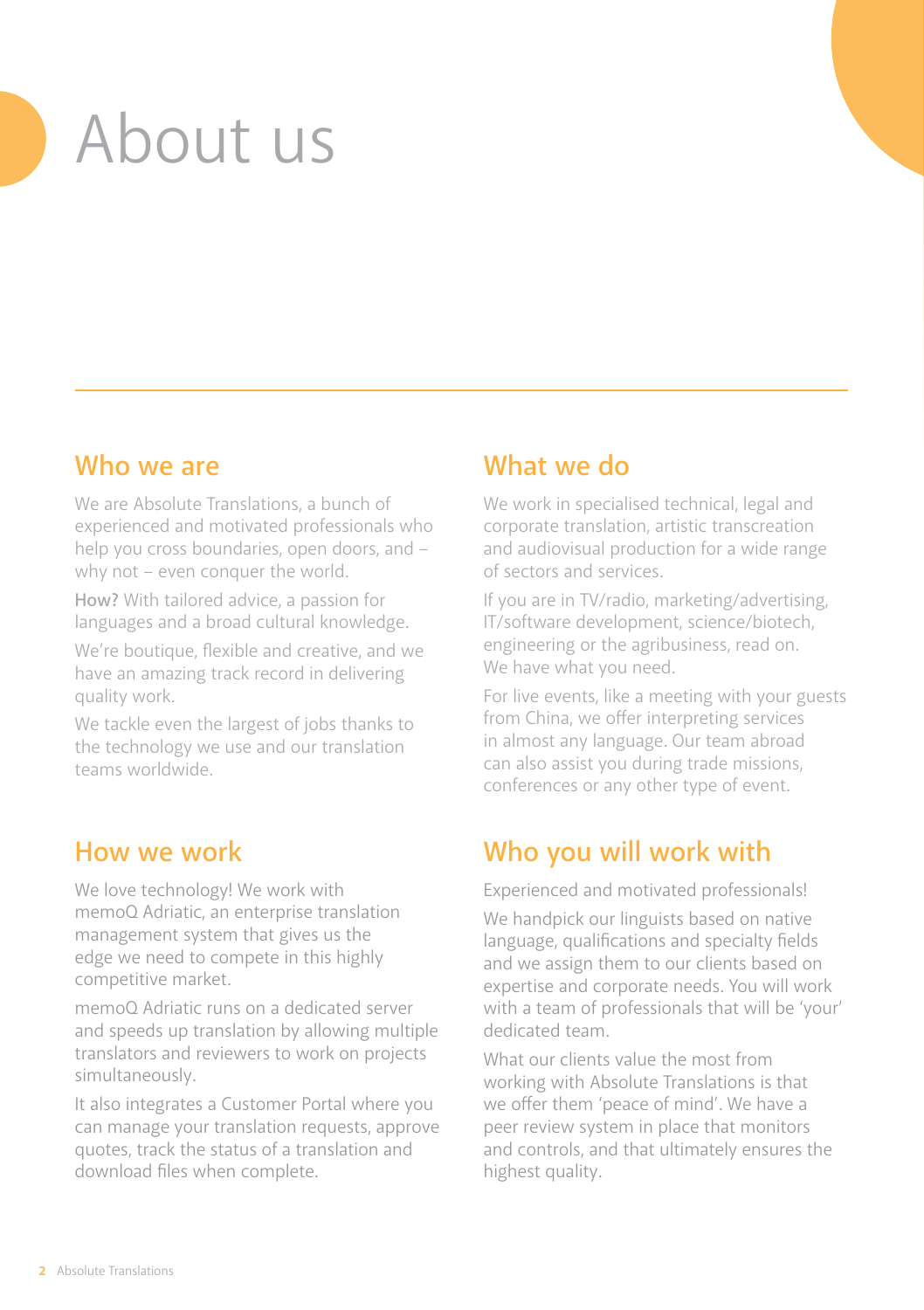"You can relax and get on with your work, while we do the heavy lifting."

**News**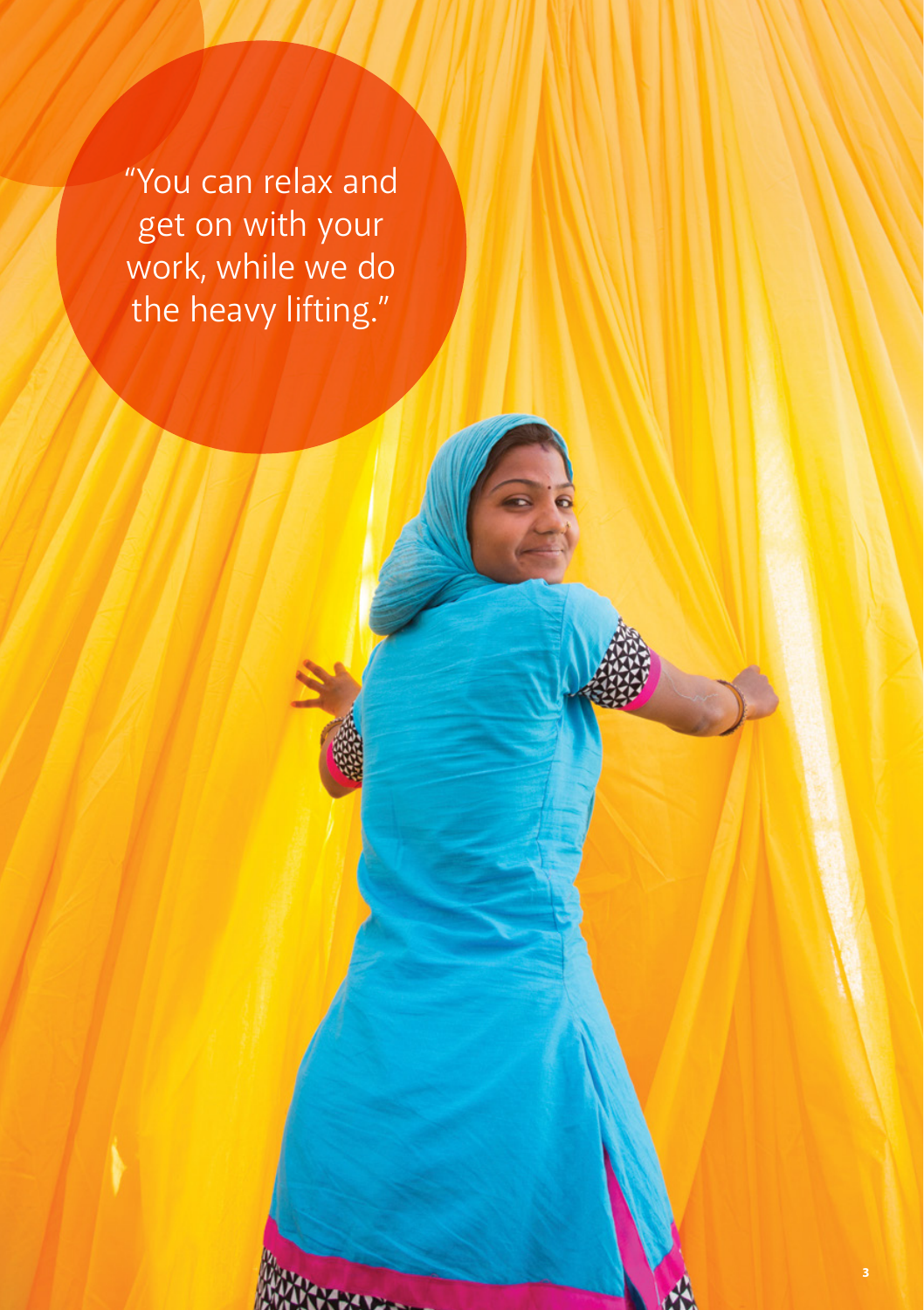"Our aim is for your communication to score, regardless of the language."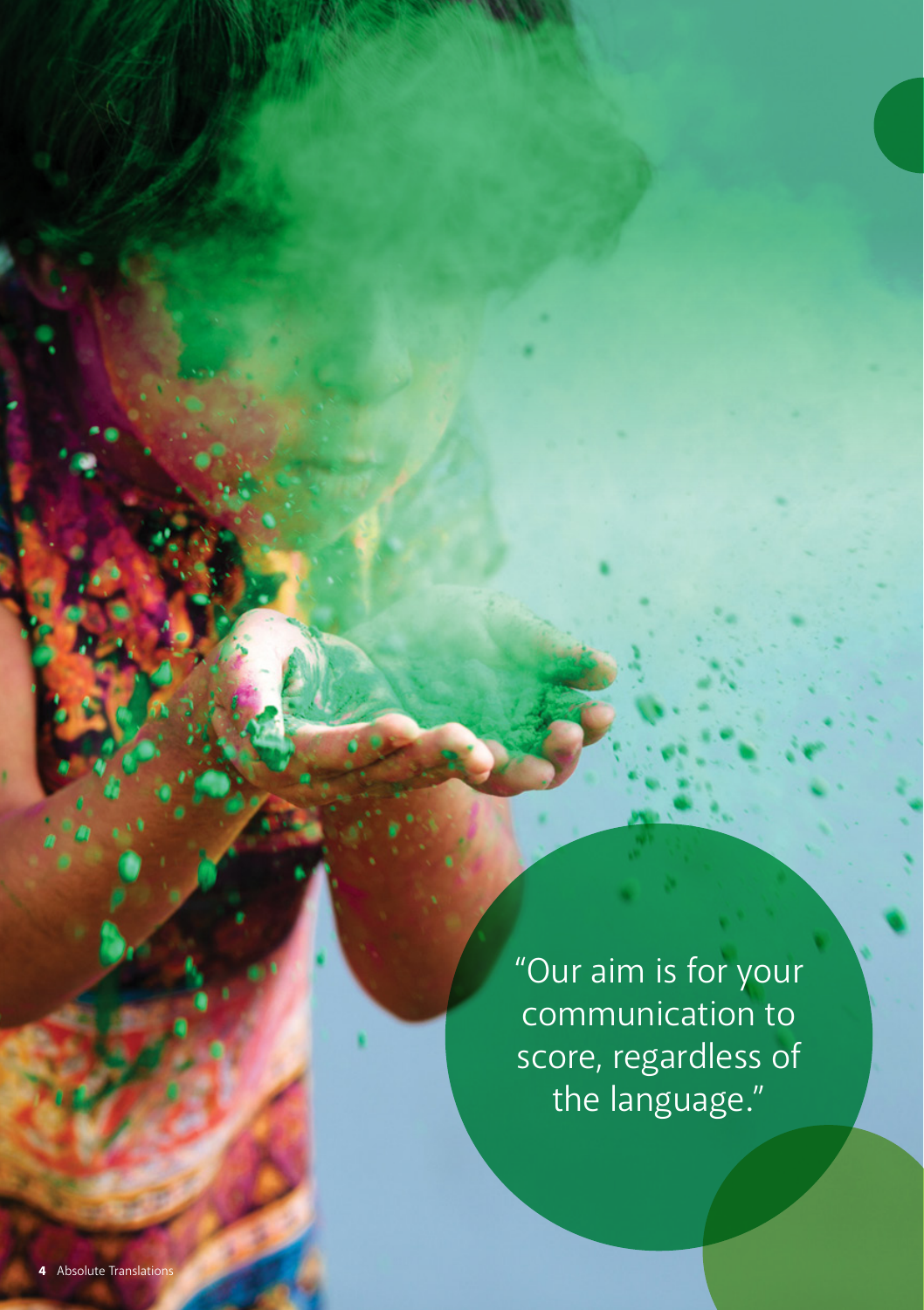## Our services

### **Text translation**

We specialise in audio/video, creative, technical, legal and corporate and translate into 250+ languages and dialects.

You will work with a team of specialised translators, seasoned linguists and industry experts native to the country or community you are targeting, who will be your translation team.

## **Audio/video translation**

Voice-over recording, voice talent casting, script adaptation, time-coding or subtitling, you will work with the best in the industry.

Our native voice talents are professional artists with many years' experience in areas ranging from video games, corporate presentation videos and e-learning videos to documentaries and commercials.

## **Multilingual publication**

From technical manuals to fantastic fiction, we translate your artwork in-template and deliver print-ready artwork in 250+ languages.

Our desktop publishing team works in Roman, complex script and right to left languages and our native translation teams look after all the QA and post production checks.

## **Website localisation**

Localisation means adapting content to a new target market. This may or may not involve translation as you can also localise between two variants of the same language.

Internet users will naturally feel more comfortable if the information is presented in their native language. By localising your website you will tap into a whole new market.

## **Transcreation**

Translating catchy phrases, puns, imagery and cultural connotations is only possible by recreating the meaning and the effect of the pun, not by translating it.

A witty punchy tagline may well be witty and punchy in English, but if the meaning is lost in translation, all that's left is a confusing phrase. This is where transcreation comes into play.

## **Conference interpreting**

Interpreting or oral translation is a skill that few linguists master. A skilled interpreter has many years of training under their belt and will specialise in a select number of fields only.

Our conference interpreters are NAATI accredited at the senior and advanced levels and are members of AIIC, the international conference interpreter association.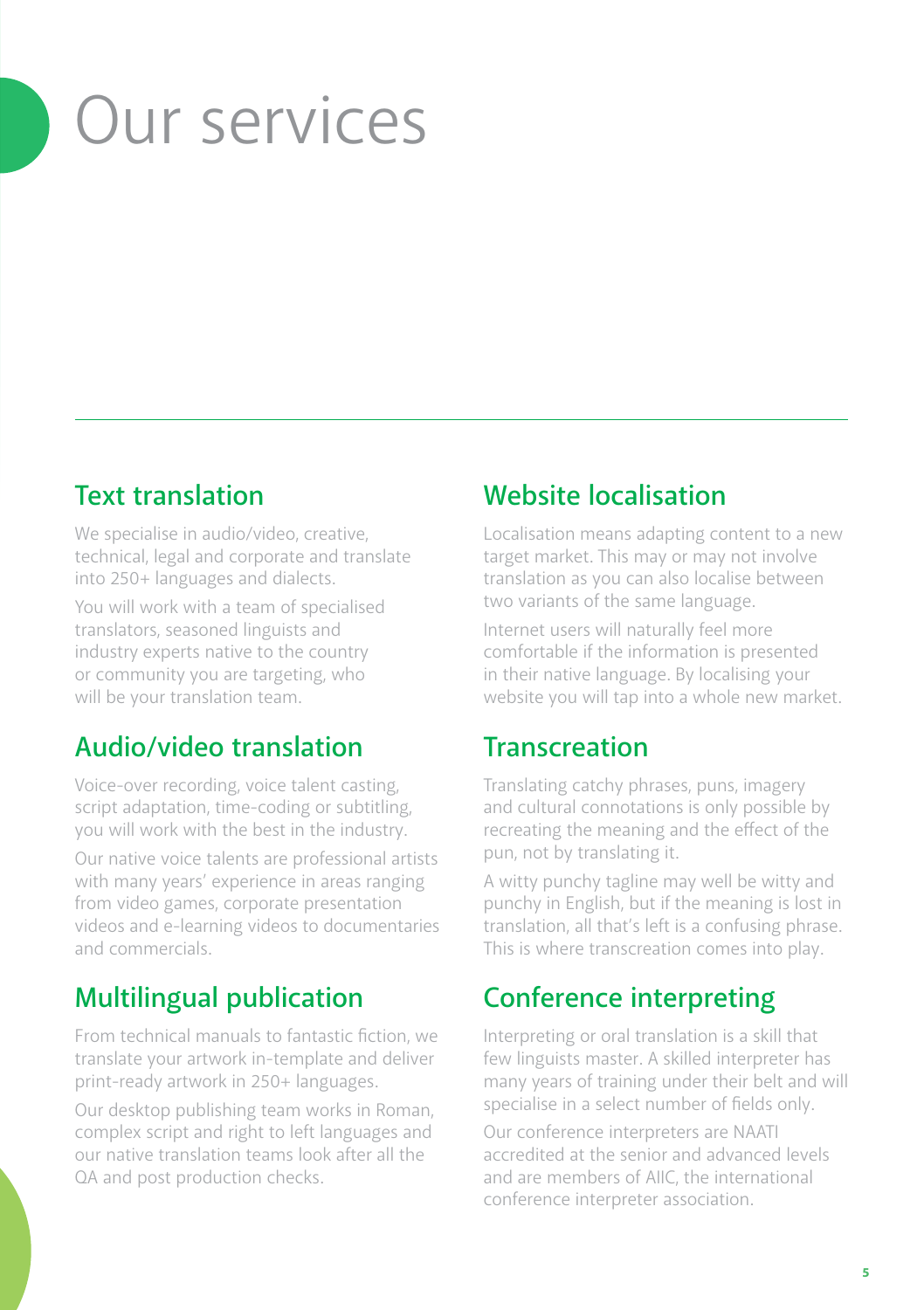# memoQ Adriatic

#### **memoQ Adriatic is an enterprise translation management system that offers:**

- Server access and storage
- Quality assurance
- Terminology management
- Customer portal
- Automation and control

"It gives us an edge when it comes to quality assurance and translation speed."

#### **Server access and storage**

The server is a repository for translation assets and a hub for collaborative translation projects. It allows us, you and our translation teams to collaborate on translation projects in real-time and use the translation assets stored.

#### **Quality assurance**

Translation assets can be translation memories, termbases, reference materials and more. Translators can share these assets with each other and communicate with project managers and customers through a discussion forum. This adds an extra layer of quality monitoring and control.

#### **Terminology management**

Terminology management is important because it allows you to keep your brand message consistent in all the languages you localise in. It allows you to offer your target markets a local brand experience while keeping core corporate messages consistent across your markets.

#### **Customer portal**

memoQ Adriatic also comprises a Customer Portal where you can manage your translation projects with Absolute Translations. You can upload documents for translation, request quotes, accept quotes, start jobs, track the status of translation projects and download translations that are ready.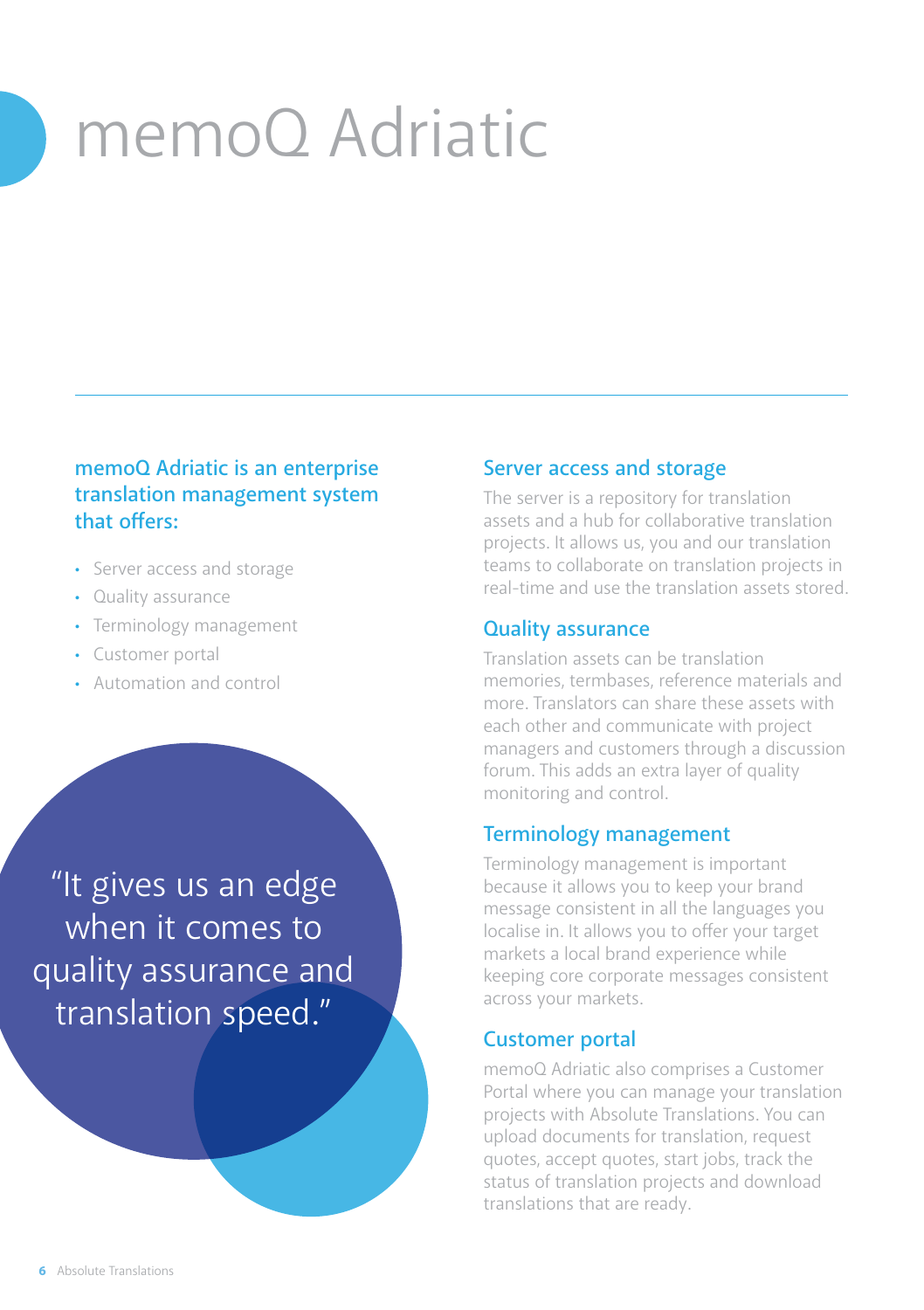# Happy clients

The feedback from our Chinese testers was that it was the best translation amongst three. The translation demonstrated a good understanding of geological terms and overall content. Loyal to the English original, with good sentence flow. I will be recommending you for the next publication and any other products requiring Chinese translation.

#### **Chantelle,** *Geoscience Australia*

My Chinese colleague told me that your translation was superior to the other company we have been using. So some good feedback for you!

**Skye,** *Tax, Oil & Gas, China – Ernst & Young*

Our manager was impressed by the professionalism and level of service offered by two of your interpreters at the 2013 APREC conference in the Gold Coast and we are now looking for interpreters for upcoming meetings in Qatar. My colleague Jenna, from BDO Brisbane, has very kindly forwarded me your contact details.

**Stephanie,** *BDO – Brussels Worldwide Services*

I received feedback from our French speakers in Guinea who said that the French on the web is excellent, so thank you very much for the high quality translation.

**Suzie,** *Guinea Alumina Corporation*